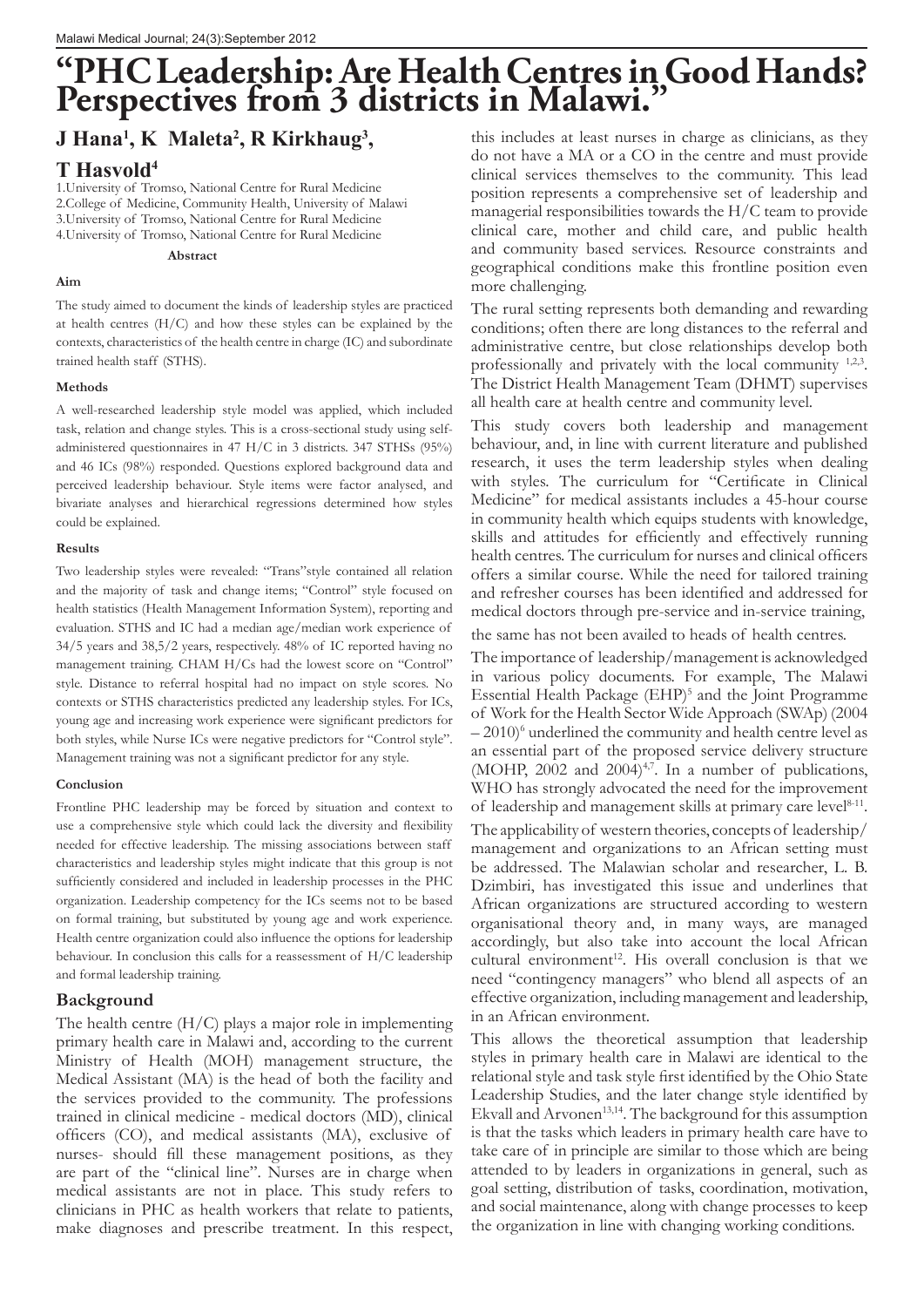A relational focus refers to the leader's propensity to emphasize employees' general welfare, job satisfaction, work support, and participation in decision-making. A task focus implies that the leader is more focused on goals and daily managerial issues, such as coordination and control, while a change focus indicates that the leader is occupied with dynamic adaptation and development issues. In later studies by Bass, Avolio and Bass and Yukl, this has been operationalized in terms of transactional leadership and transformational leadership, where the former reflects a task orientation and the later both a relational and change focus <sup>15-17</sup>. The greater part of leadership research today rests on a contingency approach, which implies that no leadership style is regarded as being superior to others in all circumstances.

Eventually, leadership efficiency is dependent on the existence of the right couplings between the actual situations and qualifications among the employees and leadership styles 18-20 .

Finally, recent research on leadership and management in professional organizations such as health care, has pointed to attribution as an explanation of leadership styles. This means that these styles are not the results of leaders' qualifications of their own choice, but rather should be viewed as an attribution made by followers who observe certain behaviours within the organizational context<sup>21,22</sup>. A consequence of this is that leadership styles should be identified through asking employees how they perceive the leadership, rather than asking the leaders themselves which styles they think they have. Research has revealed that the more professional and experienced employees are, the less attention they pay to leadership styles $17$ . To achieve the goals through the strategies set out in the EHP and MGADS, it is imperative that systematic information about primary care leadership and management be collected to improve the planning and delivery of care. With a paucity of studies focusing on health centres in this respect, this study aims to find which of the three leadership styles are present in primary health care, and how they are associated and determined by the characteristics and qualifications of staff and the in charge, and contextual conditions.

# **Material and Method**

# **Sample**

A cross-sectional questionnaire survey was carried out at 47 primary care health centres in Southern Malawi. The districts and health centres were purposely selected to cover rural/ urban communities, government/CHAM centres, large/ small districts, large /small health centres and long/short distances to referral hospital. All centres were surveyed in two rural districts, Mangochi and Chiradzulu, 31 and 10 centres respectively, and 6 of the most urban centres in the city of Blantyre. The 47 health centres served a population of around 1.5 million. 348 trained health staff responded (response rate 95%) compared to 45 health centres in charges (96%). Trained health staff included clinical officers, medical assistants, nurses, assistant environmental health officers (AEHO) and health surveillance assistants (HSA).

# **Measures**

The questionnaires for staff and in charges were in principle the same, but questions were phrased specifically according to the two responder groups' roles and responsibilities.

Questions were organized into three main sections: background data, leadership behaviour and effect variables.

Items were ranked on Likert-scales from (1) at a very low degree or strongly disagree, to (5) at a very high degree or strongly agree. Optimal validity for the variables tested was secured by using factor analysis together with principal component extraction rotated to a varimax criterion. The Cronbach's alpha coefficient (α) was used as a reliability test. 23 leadership behaviour items were constructed on the background of theory previously presented, and adjusted for the local setting to make up the three dimensions of leadership behaviour: task- (7 items), relation- (9 items) and change- styles (7 items). Effect variables aimed at respondents' subjective experiences and views on key quality measures, but these results are not included in this paper. The associations between leadership styles and staff characteristics, in charge characteristics and contextual variables were then explored through univariate analysis, different t- tests, ANOVA, Pearson product-moment correlation and hierarchical multivariate regression analyses.

# **Results**

The three districts represented diversity in terms of health centre ownership (Government/CHAM), team size and rurality (distance to referral centre) (Table I). The actual number of people in in charge and staff groups were distributed as follows: In charges; Clinical officers (8), Medical assistants (23) and nurses (14), and for staff COs (3), MAs (12), nurses (99), AEHOs (6), and HSAs (216). The in charges were significantly older than staff, with nurses being the eldest in the group, but the in charge group had shortest experience at the health centre, with only 2 years of experience compared to staff 's 5 years. An exception to this was in charge nurses who also had the longest experience, the same as average staff.

Gender distribution was dominated by males except for staff at urban centres, 75% of which were females. Staff generally scored higher on community integration compared to in charge. Only 21% of nurses had had management training. There was a significant difference in the overall mean age (SD) for those with no management training 38.2 years (12.2 years) and those with training 43.2 years (14.9 years).

Table I. Contextual and background characteristics.

Table I. Descriptive data by districts.

| <b>Characteristics</b>                               |                                                              | Mangochi      | Chiradzulu               | <b>Blantyre</b> | <b>Total</b>    |  |
|------------------------------------------------------|--------------------------------------------------------------|---------------|--------------------------|-----------------|-----------------|--|
|                                                      | CHAM (%)<br><b>Health centre ownership</b>                   | 54            | 34                       | $\overline{0}$  | $\overline{38}$ |  |
|                                                      | Government (%)                                               | 46            | 66                       | 100             | 62              |  |
| Team size.                                           | median (range)                                               | $20(6-88)$    | $15(12-28)$              | $39(28-52)$     | $23(6-88)$      |  |
|                                                      | <b>Distance to referral facility</b><br>(km), median (Range) | $48(3 - 119)$ | 13(5.62)                 | $7(3-15)$       | $30(3-119)$     |  |
|                                                      | (years), median (range)<br>In charge                         |               |                          |                 |                 |  |
|                                                      | Overall                                                      | 38(23-76)     | 28(20-69)                | 39(20-49)       | 38(20-76)       |  |
|                                                      | Clinical officer                                             | 35(32-76)     | $\sim$                   | 39(28-49)       | 39(28-76)       |  |
|                                                      | <b>Medical Assistants</b>                                    | $32(23-60)$   | $28(20-69)$              | 20(20-20)       | 28(20-69)       |  |
|                                                      | <b>Nurses</b>                                                | 50(26-60)     | 44(40-59)                | $\overline{a}$  | 49(26-60)       |  |
| Age                                                  | Staff<br>(vears), median (range)                             |               |                          |                 |                 |  |
|                                                      | Overall                                                      | $34(21-86)$   | $33(24-57)$              | $34(21-56)$     | 34(21-86)       |  |
|                                                      | Clinical officer                                             | $36(29-44)$   |                          |                 | $36(29-44)$     |  |
|                                                      | <b>Medical Assistants</b>                                    | 33(22-86)     | $34(34-34)$              | $24(21-39)$     | $31(21-86)$     |  |
|                                                      | <b>Nurses</b>                                                | $37(21-59)$   | $44(24-57)$              | 43(26-56)       | $42(21-59)$     |  |
|                                                      | <b>Assistant Environmental</b>                               |               |                          |                 |                 |  |
|                                                      | Health Officer (AEHO)                                        | $36(26-40)$   | $34(27-41)$              | $\cdots$        | $36(26-41)$     |  |
|                                                      | Health Surveillance                                          |               |                          |                 |                 |  |
|                                                      | Assistant (HSA)                                              | $33(24-54)$   | $32(24-56)$              | 33(27-39)       | $32(24-56)$     |  |
| Gender                                               | Male $(%)$<br>In charge                                      | 67            | 59                       | 66              | 61              |  |
|                                                      | Staff                                                        | 57            | 53                       | 24              | 49              |  |
|                                                      | In charge (months, median, range)                            |               |                          |                 |                 |  |
|                                                      | Overall                                                      | $30(2-144)$   | $24(2-144)$              | $24(6-36)$      | $24(2-144)$     |  |
|                                                      | Clinical officer                                             | $19(3-30)$    | $\overline{\phantom{a}}$ | $19(6-36)$      | $19(3-36)$      |  |
|                                                      | <b>Medical Assistants</b>                                    | $36(2 - 144)$ | $24(2 - 120)$            | $24(24-24)$     | $24(2-144)$     |  |
| Work                                                 | <b>Nurses</b>                                                | $60(2-99)$    | $120(36-144)$            |                 | $60(2-144)$     |  |
| experience                                           |                                                              |               |                          |                 |                 |  |
|                                                      | Staff<br>(months, median, range)                             |               |                          |                 |                 |  |
|                                                      | Overall                                                      | $60(1-372)$   | $72(1-156)$              | $60(1-312)$     | $60(1-372)$     |  |
|                                                      | Clinical officer                                             | $25(20-31)$   | $\overline{a}$           |                 | $25(20-31)$     |  |
|                                                      | <b>Medical Assistants</b>                                    | $10(1-178)$   | 60(60-60)                | $4(1-8)$        | $7(1-178)$      |  |
|                                                      | <b>Nurses</b>                                                | $28(1 - 312)$ | $43(1 - 144)$            | $48(6 - 312)$   | $36(1 - 312)$   |  |
|                                                      | <b>Assistant Environmental</b>                               |               |                          |                 |                 |  |
|                                                      | Health Officer (AEHO)                                        | $15(12-60)$   | $67(18-116)$             | $\cdots$        | 18(12-116)      |  |
|                                                      | <b>Health Surveillance</b>                                   |               |                          |                 |                 |  |
|                                                      |                                                              | $72(1 - 240)$ | $72(12-156)$             | $60(2-156)$     |                 |  |
|                                                      | Assistant (HSA)                                              |               |                          |                 | $72(1 - 240)$   |  |
| <b>Community</b> integration<br>Good(%)<br>In charge |                                                              | 47            | 49                       | 52              | 49              |  |
|                                                      | Staff                                                        | 60            | 57                       | 49              | 57              |  |
| <b>Management</b> training                           | Yes $(\%)$                                                   |               |                          |                 |                 |  |
| for in charge                                        | Clinical officer                                             | 22            | ъ.,                      | 61              | 42              |  |
|                                                      | Medical Assistant                                            | 78            | 33                       | $\cdots$        | 66              |  |
|                                                      | Nurse                                                        | 18            | 28                       | $\sim$          | 21              |  |

### **Leadership style identification**

The factor analysis revealed two factors signifying two styles. Factor 1. explained 49% of variance with an α-score of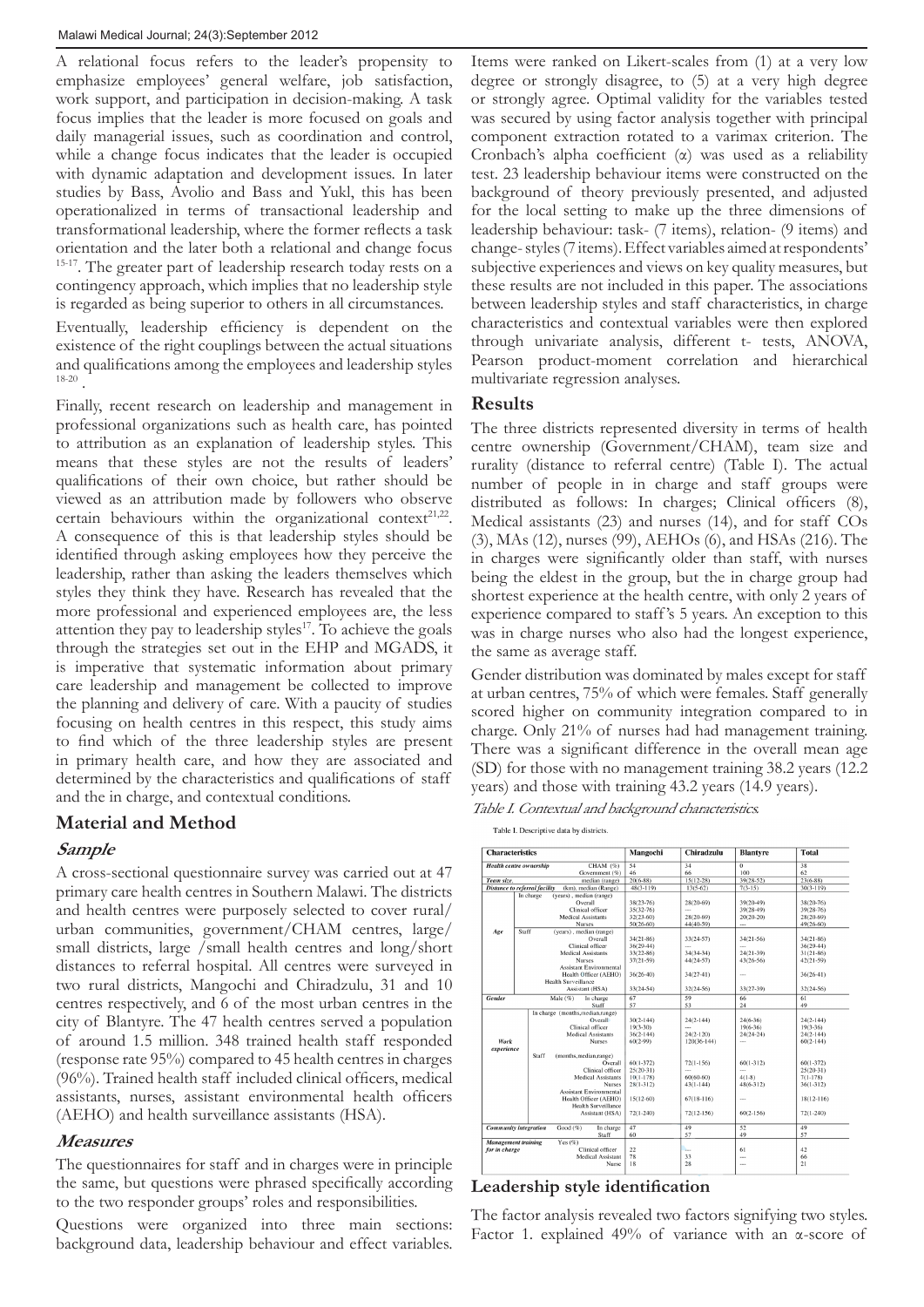0.949 and Factor 2. explained 5% of variance with an α-score equalling 0.844.

Factor 1.

18 (of total) items were loaded on this factor: 9 (9) relation items, 4 (7) change items and 5 (7) task items. Therefore, this factor covers both transactional and transformational leadership styles. It seems apparent that all three behaviour dimensions had partly merged into one style in this material, and hence are called "Trans-style" in the following sections. (See Box 1.)

### Box 1.

| Factor 1: Items, overview |  |  |  |  |
|---------------------------|--|--|--|--|
|---------------------------|--|--|--|--|

| Relation:                                                          |
|--------------------------------------------------------------------|
| The Head facilitates good internal information flow to staff       |
| The Head gives positive feedback on performance                    |
| The Head stimulates staff to cooperate with others                 |
| The Head facilitates good information flow from community to staff |
| The Head encourages you to perform                                 |
| The Head practices open and constructive dialogue                  |
| The Head creates staff motivation                                  |
| The Head takes negative evaluations professionally                 |
| The Head is active in solving conflicts                            |
| lTask:                                                             |
| The Head gives you a clear role and function                       |
| The Head delegates responsibilities                                |
| The Head coordinates to utilize human resources                    |
| The Head works hard to maintain confidentiality                    |
| The Head manages equipment well                                    |
| Change:                                                            |
| The Head changes and improves routines                             |
| The Head is willing to implement good ideas from staff             |
| The Head easily assesses new ideas from staff                      |
| The Head is a good HC-representative in the community              |

Factor 2.

The remaining 5 items are loaded on this factor. There were three "change items" (C) and two "task items" (T). (See Box 2.)

| Task:<br>The Head strives to make accurate and on time reports<br>The Head discusses statistics in monthly meetings  |
|----------------------------------------------------------------------------------------------------------------------|
| Change:<br>The Head actively uses HMIS (Health Management Information<br>System) to improve service                  |
| The Head actively evaluates quality of service<br>The Head encourages the community to evaluate the health<br>centre |
|                                                                                                                      |

Box 2. Factor 2. Items, overview

This leadership behaviour factor is labelled "Control" style throughout this paper. The relation between the two styles, "Trans" and "Control", was investigated using Pearson product-moment correlation coefficient. There was an acceptable and positive correlation between the variables, r  $= 0.65$ , n= 327, p< 0.01. A paired-samples t-test was conducted to find if perceived styles scores were different .The mean score for "Trans" style (M=4.0799, SD 0.999) were significantly higher than "Control"-style (M=3.9686,  $SD = 0.974$  (p < 0.05).

**Styles and their associations**

Table II presents the mean scores on leadership style for each district. For ownership and gender analysis, an Independent-Samples T Test was applied, and for districts and professions, One-Way ANOVA was performed. The urban health centres staff scored their in charge highest on both styles, but significantly only compared to Mangochi district. Staff at government health centres experienced significantly more "Control" style than at CHAM centres. In the staff group, neither gender nor profession experienced the two styles differently. The same was true when applied to in charges except that nurses were experienced performing "Control" style significantly less. (Table II).

|                    | <b>Styles</b>     |                                                                         |                              |                                                |
|--------------------|-------------------|-------------------------------------------------------------------------|------------------------------|------------------------------------------------|
|                    |                   |                                                                         | "Trans"                      | "Control"                                      |
| <b>Districts</b>   |                   | Manguchi<br>Chiradzulu<br>Blantyre                                      | 4.0376*<br>4.0876<br>4,1157* | 3.8520**<br>4.0483<br>4.1930**                 |
| Ownership          |                   | Government<br>Christian Health Association of Malawi (CHAM)             | 4.1443<br>3.9397             | 4.1670***<br>3.6398***                         |
| Gender             | Staff             | Male<br>Female                                                          | 3.9533<br>4.1208             | 3.9078<br>4.0139                               |
|                    | In Charge         | Male<br>Female                                                          | 4,0759<br>4,0310             | 4.0127<br>3.8621                               |
|                    | $S \omega \theta$ | Clinical Officer<br>Medical Assistant<br>Nurse                          | 3.500<br>4.1125<br>4.0416    | 2.7333<br>3,5833<br>3.8753                     |
| <b>Professions</b> |                   | Assistant Environmental Health Officer<br>Health Surveillance Assistant | 4.1042<br>4,0757             | 4.1333<br>4.0518                               |
|                    | In Charge         | Clinical Officer<br>Medical Assistant<br>Nurse                          | 4,1118<br>4.1223<br>3,8998   | 4,0248****<br>4.1036<br>3.6424 <sup>ARRA</sup> |

# **Styles and continuous background variables**

Styles were correlated with contexts and background characteristics using Pearson productmoment correlation coefficient. The bigger the health centre, the younger and less experienced the in charges were. This applies specifically to the urban centres. The in charge integration is positively correlated with both age and work experience at the centre but negatively correlated with remoteness (distance to referral centre). Both leadership styles are significantly and negatively correlated with in charge age. (See Table III). In charge community integration also has a moderate and positive correlation to the degree of cooperation with local key persons/institutions.

| Measure                                         | Mean   | SD.    |                             | 2              | 3                        | 4                 | 5                        | 6        | 7      | 8     |
|-------------------------------------------------|--------|--------|-----------------------------|----------------|--------------------------|-------------------|--------------------------|----------|--------|-------|
|                                                 |        |        |                             |                |                          |                   |                          |          |        |       |
| 1. Total staff                                  | 28.96  | 19.621 | ۰                           |                |                          |                   |                          |          |        |       |
| 2. Distance to referral<br>hospital (km)        | 34.18  | 28354  | $-0.59$                     | $\overline{a}$ |                          |                   |                          |          |        |       |
| 3. Staff age (years)                            | 35.74  | 8.675  | $-014$                      | $-011$         | $\overline{\phantom{a}}$ |                   |                          |          |        |       |
| 4. Staff integration<br>(Likerts scale 1-5)     | 3.62   | 909    | .002                        | .006           | $-011$                   | ٠                 |                          |          |        |       |
| 5. In change Age (years)                        | 40.16  | 14.009 | $-148^{\circ}$ <sup>6</sup> | $-032$         | .058                     | .131 <sup>o</sup> | $\overline{\phantom{a}}$ |          |        |       |
| 6. In charge Work<br>experience (months)        | 37.42  | 36.827 | $-372**$                    | 082            | 063                      | .039              | $.373**$                 | $\sim$   |        |       |
| 7. In charge Integration<br>(Likerts scale 1-5) | 3.54   | .823   | .011                        | $-147*$        | $-041$                   | $.182**$          | $.372**$                 | $.153**$ | $\sim$ |       |
| 8. "Trans" style<br>(Likerts scale 1-5)         | 4.0652 | ,99919 | 017                         | .074           | $-062$                   | .084              | $-217$                   | .042     | $-068$ | ۰     |
| 9. "Control" style<br>(Likerts scale 1-5)       | 3.9657 | .97366 | . .<br>$-053$               | .024           | .038                     | .054              | $-253**$                 | .093     | $-102$ | A61** |

# **Predictors of leadership style**

Table IV presents the results of hierarchical multiple regressions analysis to determine in charge characteristics as predictors of leadership style after controlling for context and staff characteristics. The analysis was performed on three populations: first, all staff were included and then divided into two groups, the public health group including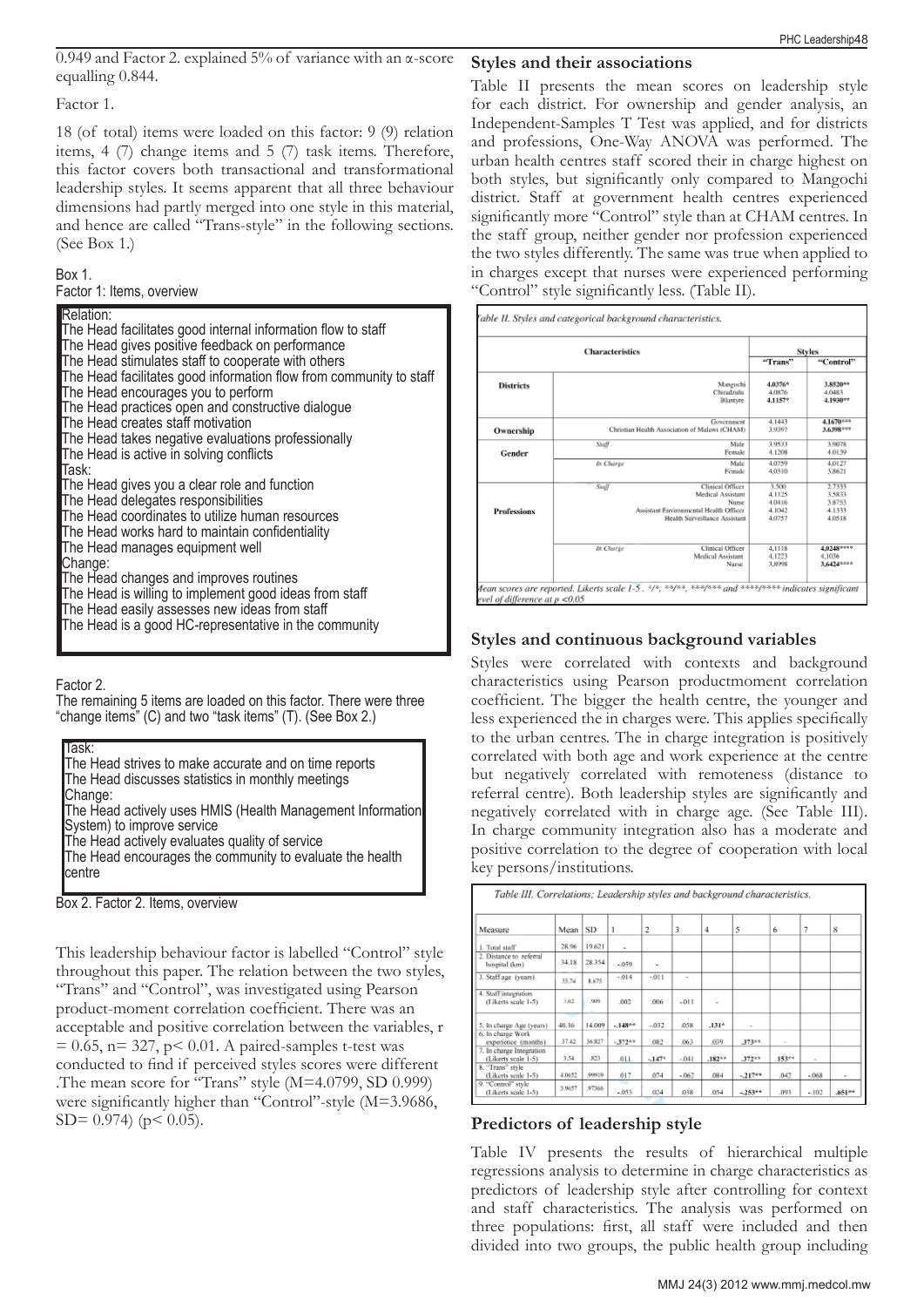assistant environmental health officers (AEHO) and health surveillance assistants (HSA); and, second, a "clinician" group of clinical officers, medical assistants and nurses. In this study in charges only provided data on their characteristics and their assessment of local community integration and cooperation.

Table IV. Regressions analysis of leadership style predictors.

|                                                          | "TRANS" STYLE          |             |                                                                                                             |                     |                  |                               | "CONTROL" STYLE |             |                                   |                         |                                                                  |                                  |  |
|----------------------------------------------------------|------------------------|-------------|-------------------------------------------------------------------------------------------------------------|---------------------|------------------|-------------------------------|-----------------|-------------|-----------------------------------|-------------------------|------------------------------------------------------------------|----------------------------------|--|
| <b>Variables</b>                                         | All Staff<br>N=305-348 |             | <b>Staff Sub Groups</b><br><b>Clinicians</b><br><b>Public Health</b><br>$N = 188 - 216$<br>$(N = 99 - 120)$ |                     |                  | <b>All Staff</b><br>N=305-348 |                 |             | <b>Public Health</b><br>N=188-216 |                         | <b>Staff Sub Groups</b><br><b>Clinicians</b><br>$(N = 99 - 120)$ |                                  |  |
|                                                          | Model  <br>ı           | Model<br>2  | Model<br>ı                                                                                                  | Model<br>٠          | Model Model<br>1 | 2                             | Model<br>ı      | Model<br>2  | Model<br>1                        | Model<br>$\overline{z}$ | Model <sup>1</sup><br>ı                                          | Model<br>$\overline{\mathbf{z}}$ |  |
| 1.Government/<br>CHAM<br>$(Gymnt=1)$                     | 066                    | $-065$      | 0.01                                                                                                        | $-0.194*$           | .234             | 244                           | $.186*$         | 026         | .158                              | $-035$                  | 278                                                              | .173                             |  |
| 2. District Rural 1<br>(Mangochi=1)                      | $-074$                 | $-086$      | $-0.024$                                                                                                    | $-0.002$            | $-068$           | $-024$                        | $-158$          | $-114$      | $-091$                            | 000                     | $-258$                                                           | $-167$                           |  |
| 3. District Rural 2<br>(Chiradzulu=1)                    | .013                   | $-044$      | 0.103                                                                                                       | 0.022               | $-0.48$          | $-012$                        | $-046$          | $-103$      | $-007$                            | $-065$                  | $-066$                                                           | $-090$                           |  |
| 4. Total Staff at<br><b>Health Centre</b>                | .021                   | .0045       | .013                                                                                                        | $-0.021$            | .010             | 047                           | $-012$          | $-0570$     | 1,000                             | $-034$                  | $-048$                                                           | $-122$                           |  |
| 5. Distance to<br>referral hospital                      | .144                   | GG2         | .196                                                                                                        | .027                | .075             | 191                           | .117            | 002         | 099                               | $-.118$                 | .172                                                             | .175                             |  |
| 6. Staff: Profession<br>(Nurse=1)                        | $-038$                 | $-042$      | ٠                                                                                                           | ø                   | .020             | 1020                          | 123             | .126        | ۰                                 | ñ                       | .171                                                             | 166                              |  |
| 7. Staff Profession<br>$(EHO+HSA-1)$                     | $-016$                 | $-015$      | ¥                                                                                                           | n                   | $-023$           | 028                           | 257             | 268         | $\overline{a}$                    | $\overline{a}$          | .103                                                             | 138                              |  |
| 8. Staff: Gender<br>(Female-1)                           | .111                   | .108        | 0.171*                                                                                                      | 0.154               | <b>JX13</b>      | .017                          | ,082            | J)75        | .113                              | ,081                    | $-041$                                                           | $-042$                           |  |
| 9. Staff: Age                                            | $-082$                 | $-068$      | 0.003                                                                                                       | $-006$              | $-093$           | $-024$                        | ,060            | <b>JX81</b> | .062                              | .048                    | ,080                                                             | .185                             |  |
| 10. Staff: Work<br>experience at<br><b>Health Centre</b> | 634                    | 641         | 0.014                                                                                                       | .022                | $-031$           | 017                           | 005             | 010         | 040                               | 053                     | $-094$                                                           | $-090$                           |  |
| 11. Staff:<br>Integration into<br>local community        | .071                   | .113        | 440                                                                                                         | .118                | .110             | 025                           | 0.11            | 099         | $-011$                            | 059                     | 159                                                              | 148                              |  |
| 12. In Charge:<br>Profession                             |                        | $-079$      |                                                                                                             | $-0.107$            |                  | $-073$                        |                 | $-229 +$    |                                   | $-2599$                 |                                                                  | $-199$                           |  |
| (Nurse=1)<br>13. In Charge:<br>Gender                    |                        | $-005$      |                                                                                                             | $-0.084$            |                  | $-336*$                       |                 | 007         |                                   | $-038$                  |                                                                  | 191                              |  |
| (Female=1)<br>14. In Charge: Age                         |                        | $-285^{++}$ |                                                                                                             | $-408+$             |                  | $-100$                        |                 | $-289 + 4$  |                                   | $-32300$                |                                                                  | $-355$ <sup>6</sup>              |  |
| 15In Charge:<br>Work experience<br>at Health Centre      |                        | $.192*$     |                                                                                                             | $.188$ <sup>*</sup> |                  | .101                          |                 | 25799       |                                   | 242*                    |                                                                  | 237                              |  |
| 16. In Charge;<br>Integration into<br>local community    |                        | .000        |                                                                                                             | $-149$              |                  | 191 <sup>x</sup>              |                 | $-033$      |                                   | $-157$                  |                                                                  | <b>288*</b>                      |  |
| $\Delta$ R <sup>2</sup>                                  |                        | 0.063       |                                                                                                             | 0.162               |                  | 0.115                         |                 | 0.097       |                                   | 0.152                   |                                                                  | 0.097                            |  |
| ΔF                                                       |                        | 3.53200     |                                                                                                             | 6.183**             |                  | 2.092                         |                 | 6.16860     |                                   | 5.73700                 |                                                                  | 2.023                            |  |
| R <sub>2</sub>                                           | 0.041                  | 0.104       | 0.050                                                                                                       | 0.212               | 0.082            | 0.197                         | 0.103           | 0.200       | 0.053                             | 0.205                   | 0.205                                                            | 0.302                            |  |
| F-value                                                  | 1.012                  | $1.834*$    | 0.898                                                                                                       | 2.88288             | 0.635            | 1.120                         | $2.694**$       | 3.965 FF    | 0.960                             | 2.76188                 | 1.827                                                            | $1.971*$                         |  |

# **"Trans" style**

No regression model with context and staff variables was significant and none of these variables contributed to any explained variance in the "Trans" style in Step One of the analysis. In Step Two, in charge characteristics were entered and, in the overall staff population, in charge age was the best and a negative predictor, and in charge work experience was a positive predictor for the style. Analysing the two staff groups (public health and "clinicians") separately gave in charge age as a negative predictor but was only significant for public health staff. In charge integration into local community gave opposite results for the two groups; the public health group placed it as a negative predictor, but it was a strong positive predictor in the "clinician" group, which also had female in charge as a strong significant predictor for "Trans"style.

# **"Control" style**

In Step One for all staff, analysis revealed that government health centre ownership was the significant best predictor for this style. This significance disappeared in Step Two when in charge characteristics were included. In the all staff groups, in charge nurses became a significant negative predictor for this style. In charge age was a significant negative predictor within all three staff groups. In charge work experience was a positive predictor in the all staff groups but not significant

in the public health group.

In conclusion; in charge characteristics were exclusively the best predictors for both styles dominated by age, followed by work experience, nurse profession (negatively) and localcommunity integration (details in Table IV).

# **Discussion**

# **Leadership Styles**

For the whole study population, we identified two statistically different styles (p<0.05). Trans style (mean= 4.0799) was most frequently experienced and Control style the least experienced (mean= 3.9686).

Our Trans style, a merger of the styles in "the three dimensional model ", could reflect the clinician in charge's intimate working relation with all staff in this PHC frontline position.

This comprehensive style could also indicate less diversified leadership behaviour due to seemingly inadequate formalized management training, though this needs to be explored further.

"Control" style includes several items, with those covering "Health Management Information System" (HMIS) being especially important. HMIS has been strongly advocated by Ministry of Health (MOH) in strategy documents, workshops, meetings, etc. Hence, an exclusive association between overall leadership/management and the "M" in HMIS by both in charges and staff could be made. This could lead to the conclusion that implementing HMIS becomes the way of leading primary care, which is only partly correct. The importance of "Control style" is underlined by its consistent appearance in several subgroup factor analyses.

The in charges in "Christian Health Association Malawi" (CHAM) centres are perceived to a lesser degree as practicing "Control" style compared to government centres.

This could partly be explained by the fact that the majority of nurses in charge found in CHAM centres, and nurses are perceived practicing "Control" styles significantly less than other professions (Table II). This is also confirmed by regression analysis (Table IV). Another explanation takes an organizational perspective, as HMIS and statistics are mainly done by public health staff in all health centres and also in CHAM centres. Public health staff is even in CHAM centres close to the government structure, and HMIS in these centres could be viewed as somewhat separated from its leadership. Our study indicates that the organizational relationships between public health and clinical departments in CHAM institutions must be explored to find if they also have an impact on leadership behaviour in the facility. HMIS is at the core of the health care development strategy and it is a concern if its implementation is unevenly distributed in health centres depending on ownership.

The two styles scored highest in Blantyre and lowest in the Mangochi district. Several explanations are probable, with one being that Mangochi is a large district with many health centres and long distances, making it a challenge at the district level to support, supervise and encourage efficient leadership practice at sub-district level.

Overall, except for ownership and districts, no leadership style was significantly associated with context characteistics. Even more important is the lack of associations between styles and staff characteristics which questions if staff attributes are sufficiently considered and included in leadership processes.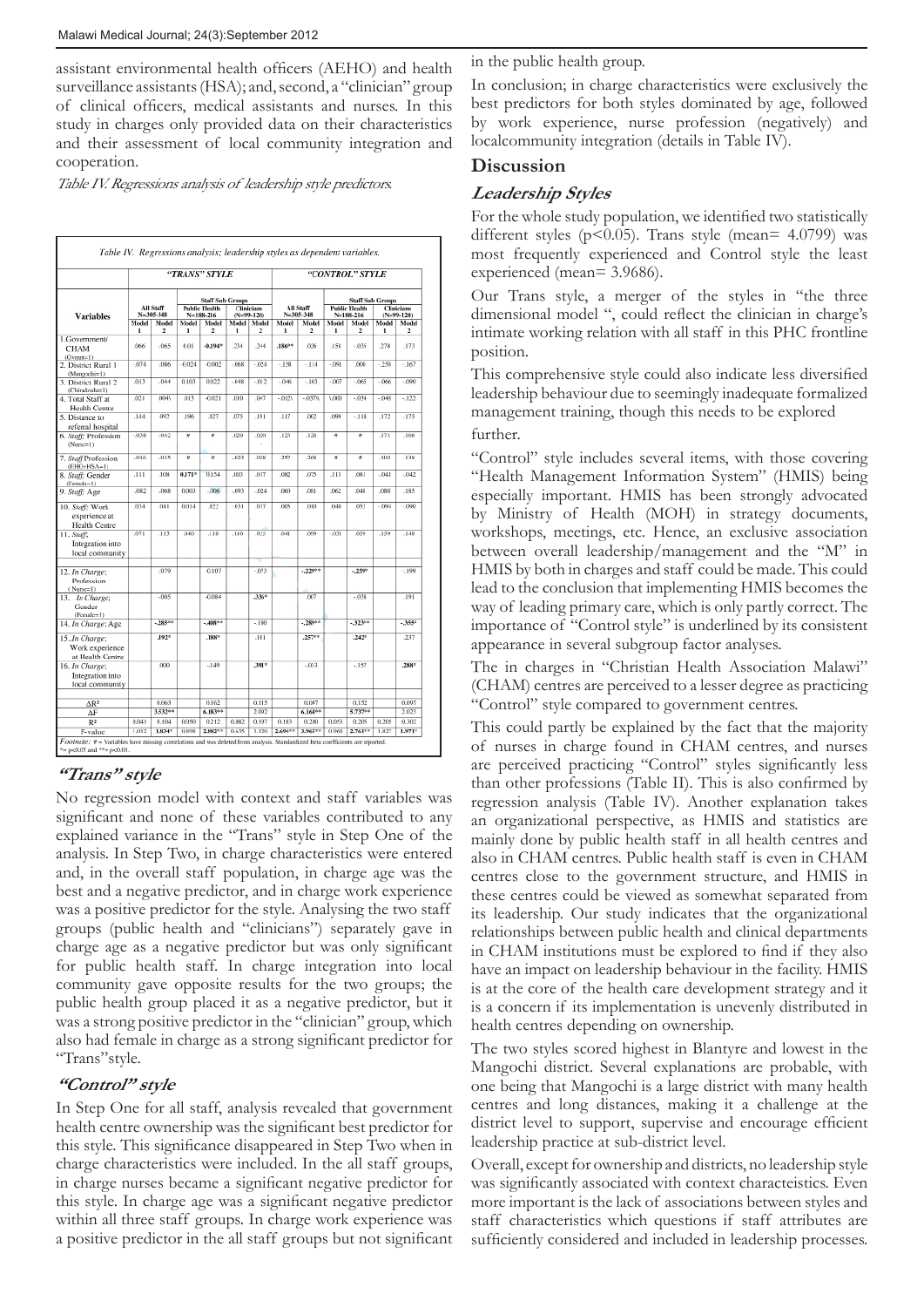On the other hand, it seems like in charge characteristics have significant impact on style perception.

#### **In charge characteristics and styles associations**

Only 52% of in charges recalled having had any management training and no difference in style performance is found between those reporting having had training and those who hadn't. This raises the question of how management training is taught, learnt and applied. Moreover, as those with no training are found in the youngest in charge group there might be reasons to focus on pre-service training. Young in charges are perceived as practicing more of both styles than older colleagues, as in charge age is clearly negatively associated with both styles (see Table III). Most frequently, young in charges have no management training so other explanations for this group's higher scores must be found. Perhaps other elements in their professional training or in their general education function as substitutes for conventional management training<sup>23</sup>.

Another aspect could be the overall focus in society on organization and leadership, as well as generational differences, where young in charges are more confident with the relational and change aspects of their leadership role. Regression analysis reveals that in charge work experience at health centres is a significant predictor for both styles. This complies with research showing that experience is important for leadership authority<sup>15</sup>. This work experience comprises continuous learning from practicing leadership at the centre in close combination with clinical responsibilities that dominate daily duties. In other words, as others have shown, clinical experience and competency contribute extensively to leadership competency<sup>24</sup>.

Being a leader in primary medical care involves considerable cooperation with several partners in the community. In this study, there was significant and moderate positive correlation between in charge community integration and cooperation with the local community (see Table II). Though not in the overall population, community integration is a clear predictor for both leadership styles in clinician staff subgroup (see Table IV). This finding supports the importance of the relation between health centre leadership and the community. It requires a proactive attitude from the in charge to develop this relationship and then personal community integration becomes an asset.

Research on gender and leadership indicates that female leaders practice more relational style while males practice task oriented style25. Later research has had some difficulties finding such differences. Studies focusing on leadership effectiveness underline the importance of contingency, as females perform best when the situation requires interpersonal skills, while males perform best when task competency is required<sup>25</sup>. In our overall material, in both staff and in charge groups, there are no gender differences in the scores on either style. But within a subgroup, the "clinician" group, we find female in charge as a strong significant predictor for "Trans" style. This could confirm earlier research's conclusions of female leaders' propensity to perform a relational leadership style.

# **Methodological aspects**

From a methodological perspective, the results have been somewhat hampered by psychometric weaknesses, such as scales that could have been more robust and by low Fvalues. The purposeful selection of districts seemed to work, as

the number of government and CHAM institutions reflects the overall national distribution and number of centres in the districts, distances to referral hospitals, rural/urban balance, and team sizes. And finally, a response rate of 95% should make the material reasonably representative for the country. In this way, the results contribute knowledge about and answers to important questions about health centre leadership and the clinician as the in charge of frontline primary health care.

# **Conclusion**

The initial questions in this study can be answered with four major conclusions. First, leadership in health centres can be identified in terms of two major styles, Trans and Control styles. While this diverts a bit from former international research, it reflects the prevailing conditions for PHC frontline leadership Secondly, it should be of concern that contextual and situational conditions are not reflected in more diversified leadership behaviour, and that subordinates' characteristics are seemingly not associated with leadership behaviour.

Thirdly, the health centre in charge carries characteristics that are associated with leadership behaviour and some seem to function as substitutes for leadership. Young age and work experience could be viewed as contradictions, but both are associated with increasing perceptions of leadership. The importance of good local community relations for leadership has been confirmed. This study has also questioned if current management training is adequate enough to cope with the need.

Finally, we see that leadership behaviour is both associated with organizational differences determined by ownership and in charge profession. Some practical leadership implications from this study can be drawn. First of all, we must understand how leadership behaviour is determined by the specific conditions and comprehensiveness of frontline PHC. This requires a contingency leadership where behaviour always adjusts to the prevailing situation. Then, a subordinate's role and influence must be visible and considered which implies staff empowerment. Finally, implementation of MOH strategies and programmes must be assessed in relation to what implications they have on PHC organization and leadership.

These results and conclusions should confirm that while health centre leadership and management is in good hands, there is room for improvement and should be considered when leadership training for PHC staff and retraining of those already in the field, is being implemented.

# **Acknowledgements**

We thank the in charges and staff at health centres in Blantyre, Chiradzulu and Mangochi districts for their valuable contributions. This study would not be possible without their support.

The support from College of Medicine, Community Health Department, Blantyre is greatly appreciated.

We also thank linguist, Jessica Vinter, for her editing skills.

# **Funding**

Invaluable financial support was provided by National Centre for Rural Medicine, Faculty of Health Sciences, University of Tromso, Norway. The institution had no role in any parts of the study.

# **Ethical approval**